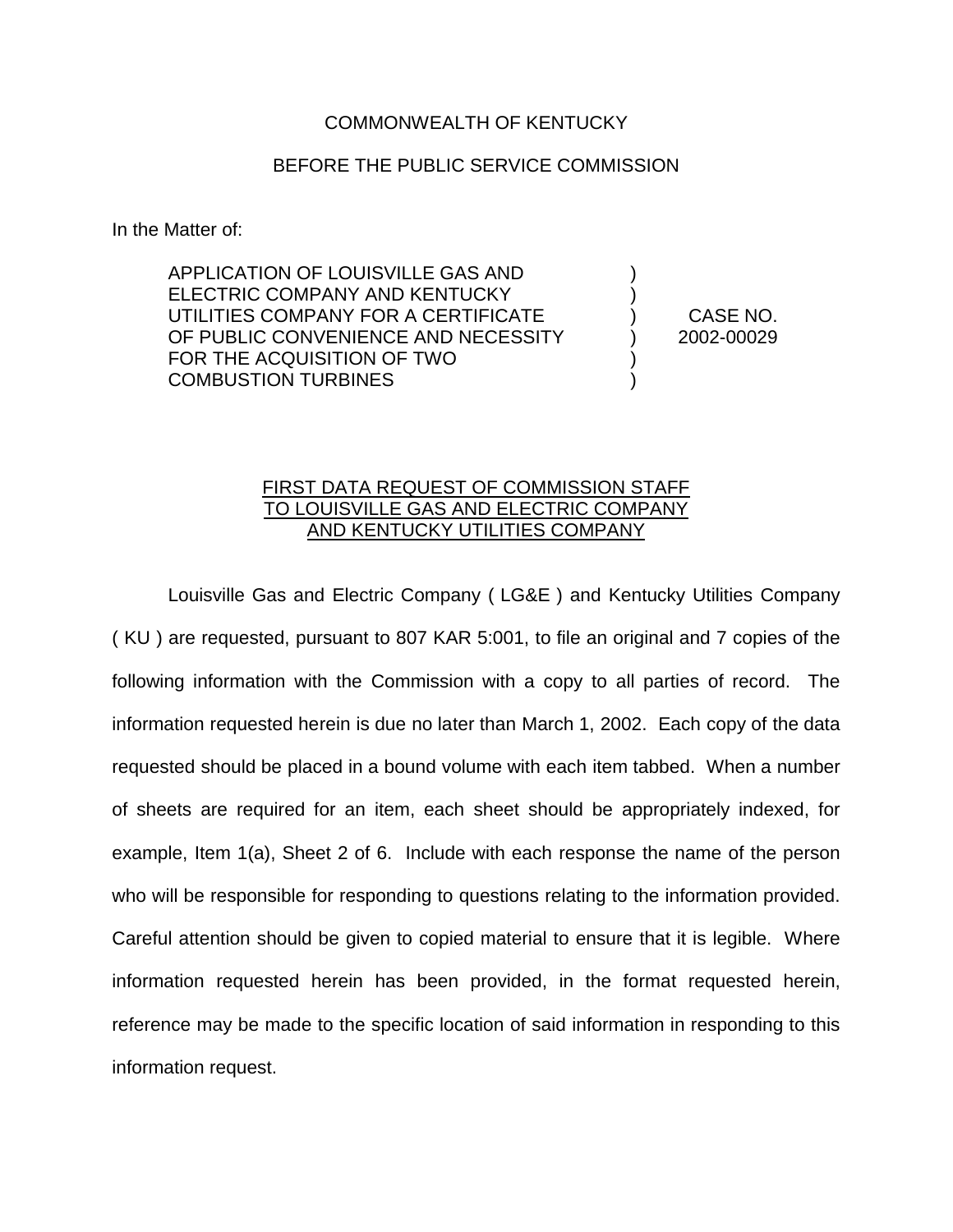1. This application differs from the two previous Combustion Turbine ( CTs ) certificate applications,<sup>1</sup> in that Trimble County LLC (TCLC), rather than LG&E Capital Corp., is the non-regulated affiliate involved in the transaction.

a. Explain the reason for the change. Why is TCLC involved in this transaction rather than LG&E Capital Corp.?

b. Explain the reasons for TCLC entering into a synthetic lease arrangement with General Electric ( GE ) to secure the CTs. Why is this arrangement more favorable than TCLC having purchased the CTs outright?

2. Refer to page 5 of the Application, which shows Budgeted Construction Costs of \$124 million including \$11.455 million in Capitalized Interest.

a. Generally, LG&E and KU have not accrued allowance for funds used during construction or capitalized interest incurred during construction of generating units. Describe the nature of the capitalized interest and explain in detail the reasons for its presence in this instance.

b. Was capitalized interest included in the installed costs of the CTs approved in Cases No. 1999-056 and 2000-294?

c. Explain in detail whether the inclusion of capitalized interest means that LG&E and KU will acquire the CTs for \$11.455 million greater than if they had acquired the CTs directly without TCLC, or another affiliate, involved in the transaction.

 $1$  Case No. 1999-00056, Application of Louisville Gas and Electric Company and Kentucky Utilities Company for a Certificate of Public Convenience and Necessity for the Acquisition of Two 164 Megawatt Combustion Turbines; and Case No. 2000-00294, Application of Louisville Gas and Electric Company and Kentucky Utilities Company for a Certificate of Public Convenience and Necessity for the Acquisition of Two Combustion Turbines.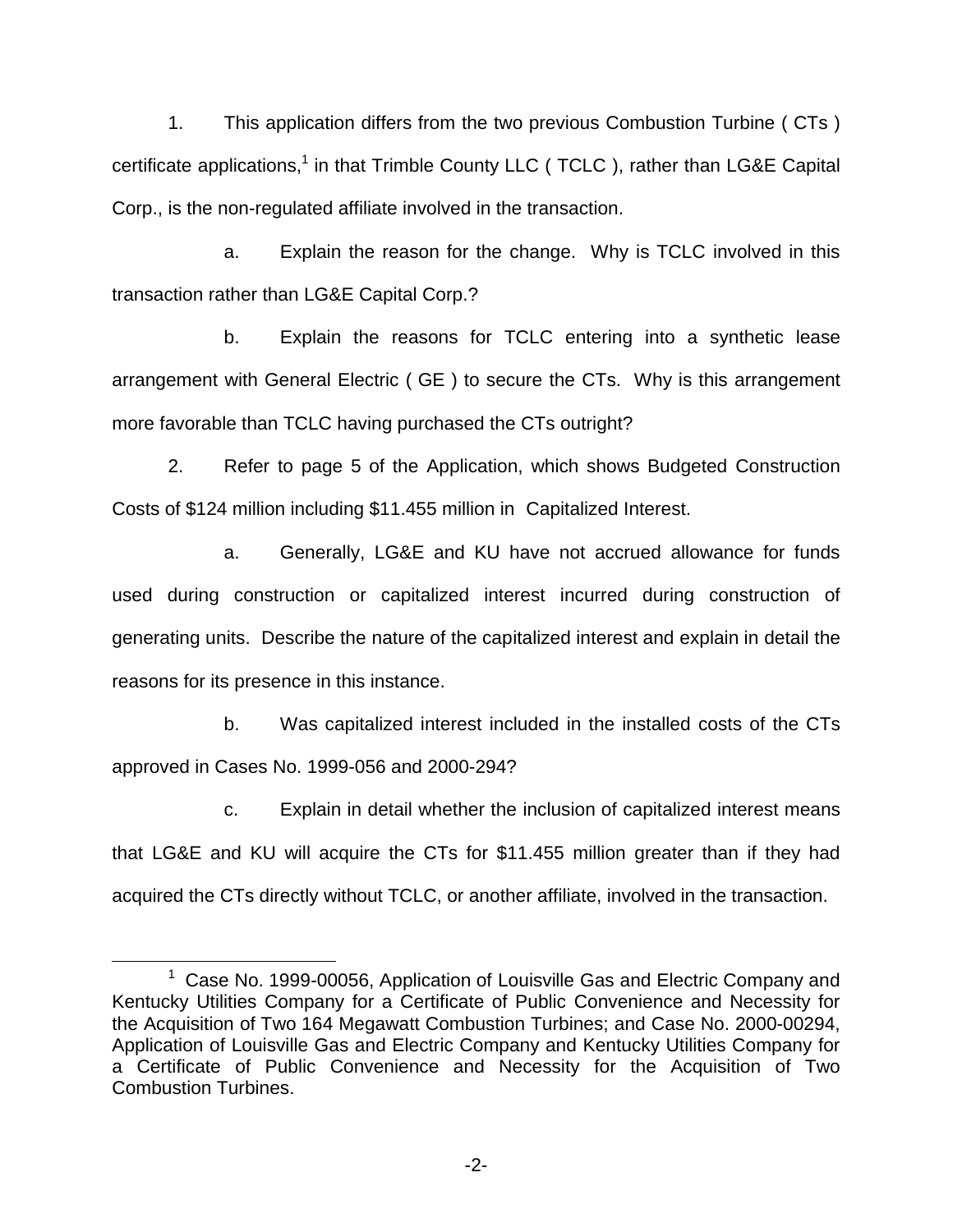3. Refer to page 6 of the Application, Item 10, Cost of Operating.

a. Provide workpapers, with all necessary narrative explanations, which show the derivation of the estimated operating cost of the CTs in 2002 and 2003.

b. Provide workpapers, with all necessary narrative explanations, which show the derivation of the estimated annual maintenance costs of the CTs.

c. Provide workpapers, and all necessary narrative explanations, which show the derivation of the estimated fuel cost for operation of the CTs.

4. Refer to the Application, page 7, wherein it states that, [I]f the Commission denies this Application, TCLC or another non-utility subsidiary of LG&E Energy Corp. will control the two combustion turbines and use these resources for its own business plans as an Exempt Wholesale Generator [ EWG ] pursuant to the Federal Power Act.

a. Provide TCLC s application for EWG status.

b. Based on the experience of other LG&E Energy Corp. subsidiaries requests for EWG status, when does TCLC expect a ruling on its EWG request?

c. What is the estimated cost to secure EWG status for TCLC? Provide a breakdown of the components and related costs to secure EWG status.

5. Refer to the Application, page 8. The ownership of the CTs will be based on the following ratio: KU - 71 percent; LG&E - 29 percent. Explain in detail how the ownership ratio was determined.

6. Explain in detail how revenues and expenses incurred while the CTs are being tested will be accounted for and how this will impact the amount LG&E and KU pay for them if they are still owned by TCLC during the testing period?

-3-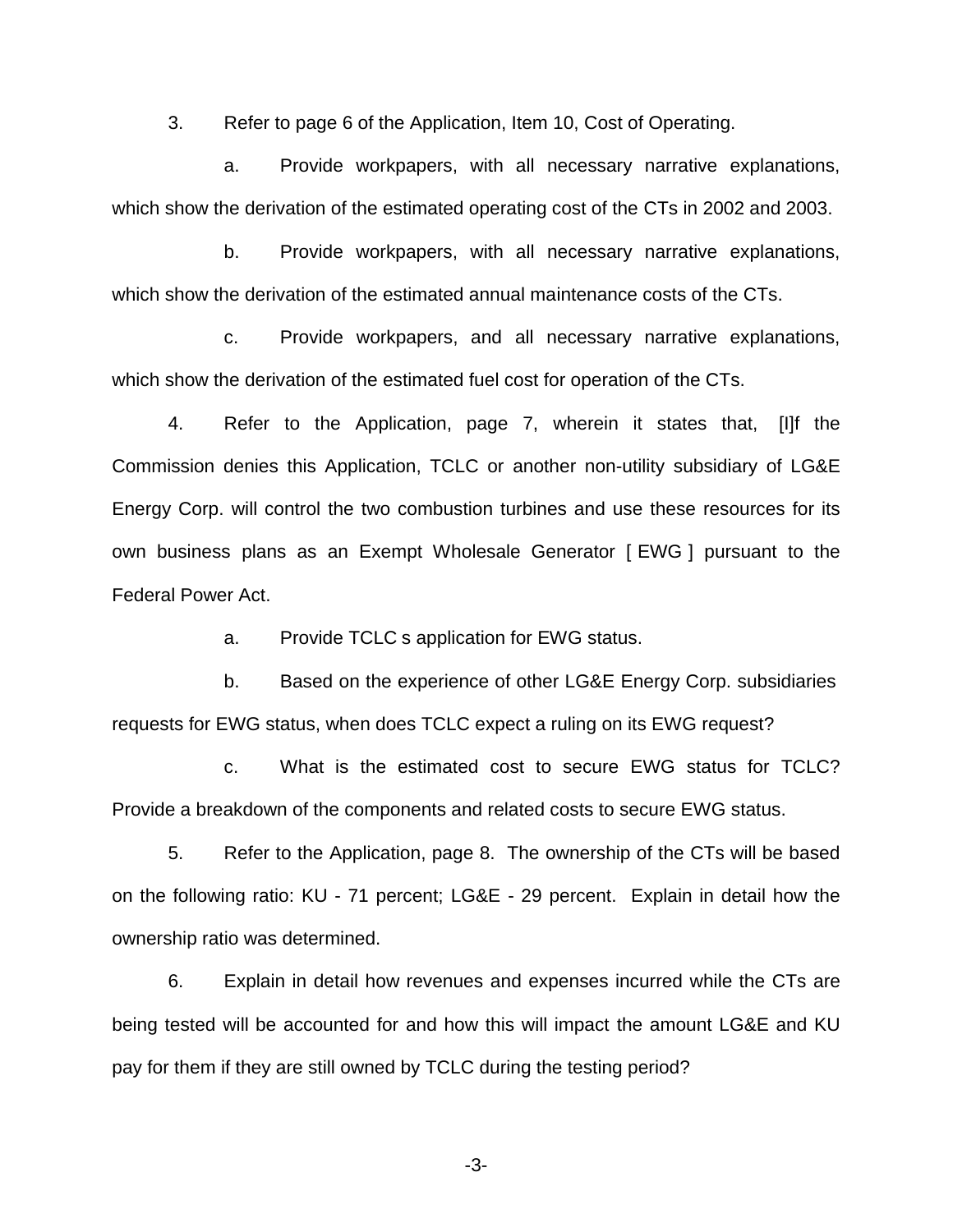7. Provide the 2002 installation schedule for nitrogen oxide ( $N_{\text{O}_X}$ ) emission control equipment on existing LG&E and KU units. Specify the estimated time each unit will be out of service for each installation during 2002. Describe the potential impact of each scheduled outage on LG&E s and KU s ability to serve native load.

8. Refer to the Testimony of John Wolfram, page 11. Mr. Wolfram states that pursuant to LG&E Energy Corp. s Corporate Policies and Guidelines for Intercompany Transactions ( Guidelines ), sales of property from a utility to an affiliate are to be at the greater of cost or fair market value.

a. Explain in detail why it was necessary for LG&E to sell the land to TCLC as part of the proposed transaction.

b. How much land was sold to TCLC? What were the original cost and the selling price?

c. Prior to this land sale to TCLC, how much land did LG&E own at the Trimble County site? What was the original cost of the land owned by LG&E at the Trimble County site?

d. Did the sale of property include any facilities existing at the time of the sale? If yes, identify type of facility, the fair market value at the time of the sale, and how the fair market value was determined.

e. What will be the selling price of the land when sold from TCLC to LG&E?

f. Identify and summarize all Federal Energy Regulatory Commission and Securities and Exchange Commission regulations governing sales of property from a utility to an affiliate and from an affiliate to a utility.

-4-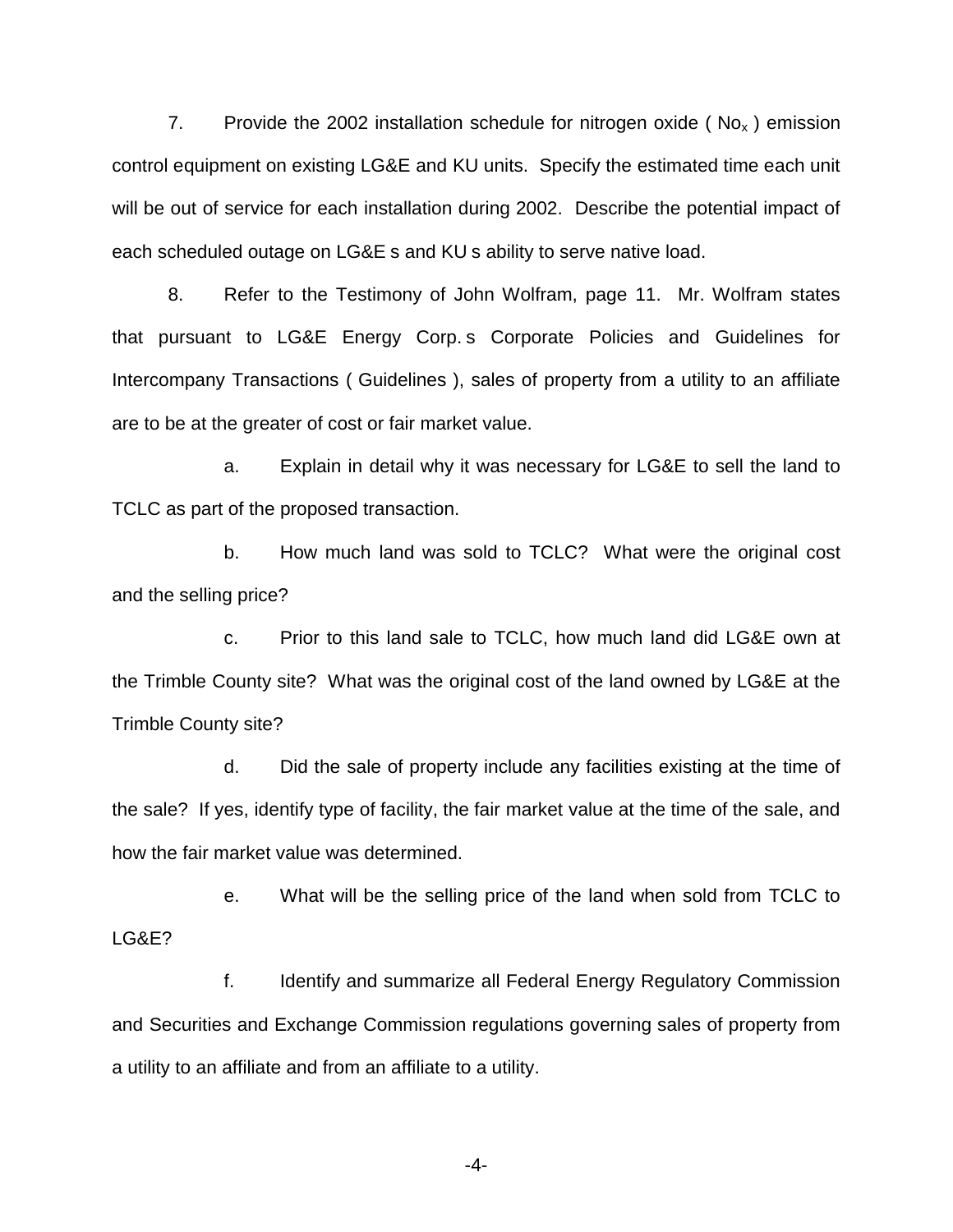g. What do the Guidelines require with respect to reporting the sale of the property from TCLC to LG&E?

9. Refer to the testimony of John Wolfram at pages 12 through 13 regarding the impacts of the Governor s Executive Orders on this application.

a. Provide LG&E s and KU s interpretation of Executive Order 2002- 50 which prohibits the Commission from issuing certificates of convenience and necessity for construction of generation facilities except upon a finding that an application concerns electric generation required to serve Kentucky s electric customers during the summer of 2002.

b. Explain in detail how this certificate case satisfies the exception set forth in Executive Order 2002-050.

10. Identify and describe any alternatives LG&E and KU have planned for in the event the Commission determines the two CTs are not needed to meet 2002 summer peak demand.

11. Refer to the testimony of H. Bruce Sauer, at pages 4 and 5, which discusses the 2000 and 2001 load forecasts and states that, in the 2001 forecast, the effects of the economic recession reduce demand in the short term but by 2005 demand is expected to recover to the levels in the 2000 forecast. Identify and describe the factors that are responsible for the demand recovering in such fashion between 2002 and 2005.

12. Refer to the testimony of Carol M. Pfeiffer, at page 6, which refers to the GE 7F A turbines as being the only CTs on the market capable of attaining a  $No<sub>x</sub>$ 

-5-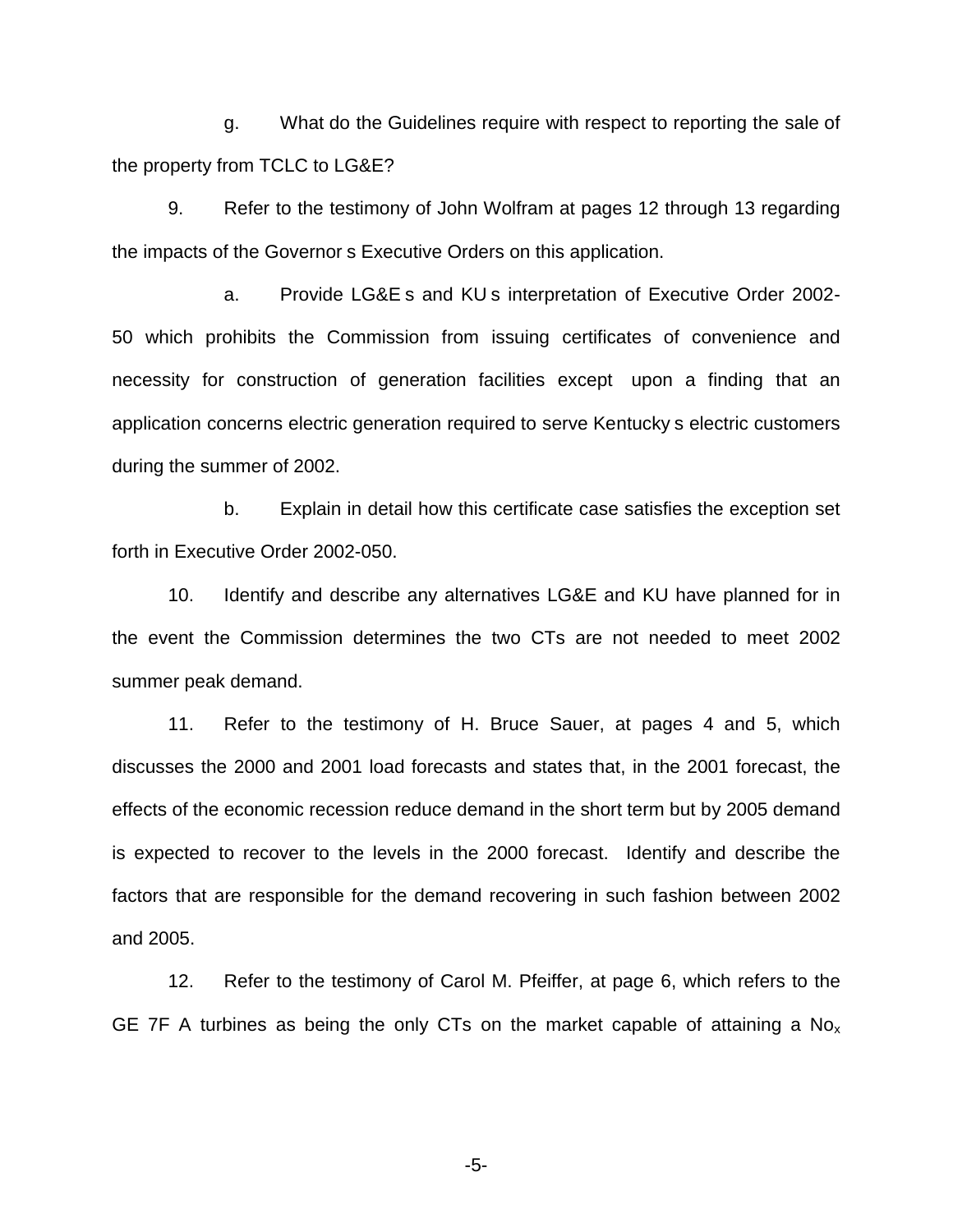emissions rate of 9 ppm without additional expensive post-combustion  $No<sub>x</sub>$  control equipment.

a. What CTs currently on the market would be considered to be direct competitors with the GE 7F A machines?

b. What would be the costs of those CTs, both with and without the additional post-combustion  $No_x$  control equipment referenced in the testimony?

13. Refer to the testimony of Lonnie E. Bellar, at pages 10 and 11, which addresses the issue of constructing the CTs without dual fuel capability. The testimony appears to indicate that the decision not to construct the units with dual fuel capabilities was primarily a judgmental, qualitative decision.

a. Were any cost/benefit analyses performed in conjunction with this decision? If yes, provide the results of the cost/benefit analyses. If no, explain why no cost/benefit analyses were performed.

b. CTs operating at KU s E.W. Brown site have dual fuel capability. Since those units became operational, how many hours have they been operated on oil? How many instances have been experienced when natural gas was not available from the pipeline, or when equipment malfunctions at the site prevented gas from being used?

c. What would the cost be to retrofit each proposed CT so it can operate on fuel oil in addition to natural gas?

14. Refer to the testimony of Lonnie E. Bellar at page 11, which refers to securing firm transportation service from Texas Gas Pipeline ( Texas Gas ) in order to ensure natural gas is available at the site when needed. Have any formal agreements

-6-